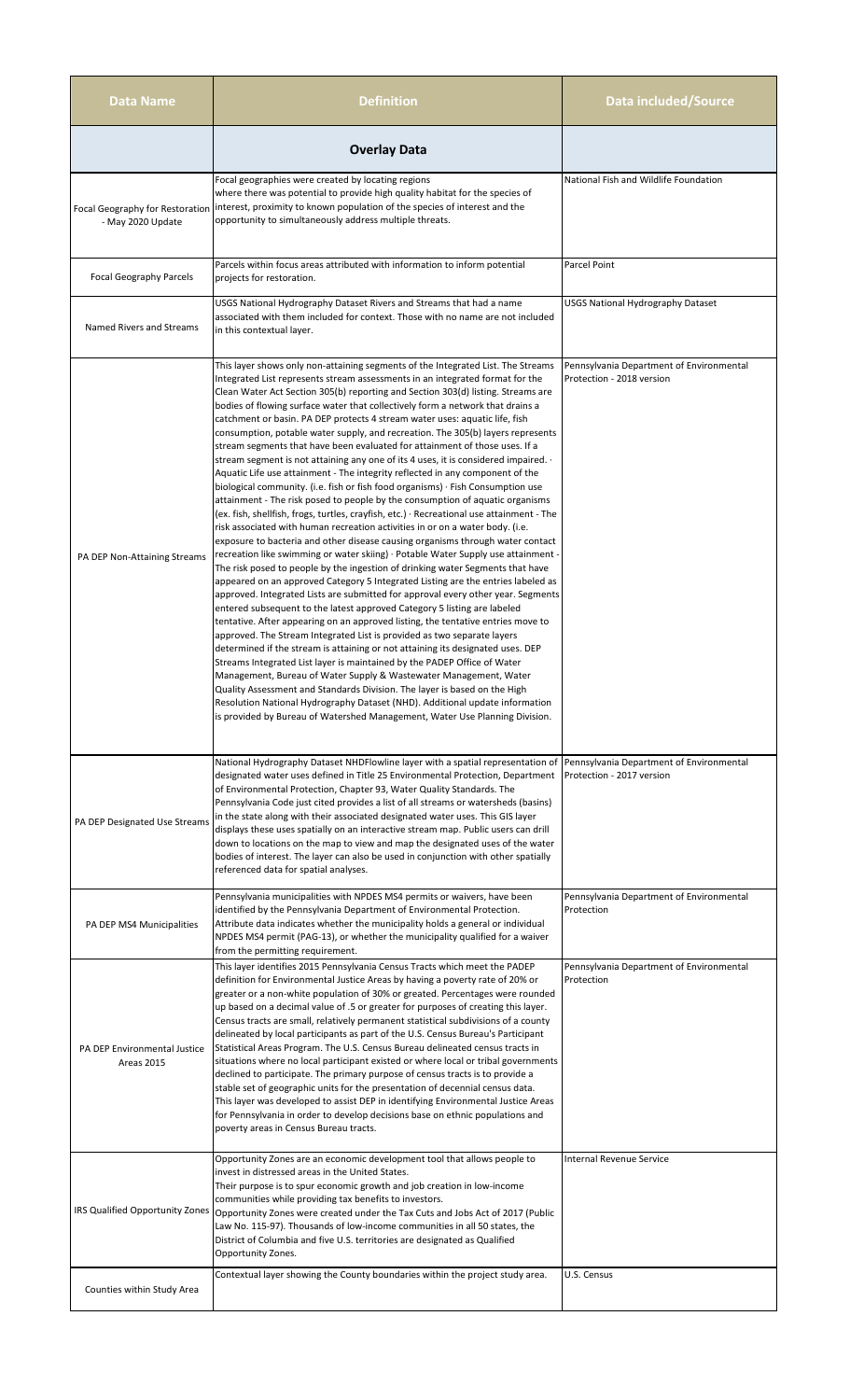|                                                                                                          | The conserved lands displayed include lands owned by federal,                                                                                                                                                                                                                                                                                                                                                                                                                                                                                                                                                                                                                                                                                                                                                                                                                                                                                                                    | www.conservationgateway.org                                                                                                                    |
|----------------------------------------------------------------------------------------------------------|----------------------------------------------------------------------------------------------------------------------------------------------------------------------------------------------------------------------------------------------------------------------------------------------------------------------------------------------------------------------------------------------------------------------------------------------------------------------------------------------------------------------------------------------------------------------------------------------------------------------------------------------------------------------------------------------------------------------------------------------------------------------------------------------------------------------------------------------------------------------------------------------------------------------------------------------------------------------------------|------------------------------------------------------------------------------------------------------------------------------------------------|
| Conserved Lands                                                                                          | state, and county agencies as well as private organizations such as The Nature<br>Conservancy and Western Pennsylvania Conservancy. This dataset was compiled<br>from multiple sources including The Nature Conservancy northesastern office, the<br>state of Pennsylvania Spatial Data Access clearinghouse and USGS National<br>Prorected Areas Database. Last updated May 2020.                                                                                                                                                                                                                                                                                                                                                                                                                                                                                                                                                                                               | http://www.pasda.psu.edu/<br>http://gapanalysis.usgs.gov/padus/data/                                                                           |
|                                                                                                          | Watersheds                                                                                                                                                                                                                                                                                                                                                                                                                                                                                                                                                                                                                                                                                                                                                                                                                                                                                                                                                                       |                                                                                                                                                |
| HUC 12 Watershed Boundaries                                                                              | The Watershed Boundary Dataset (WBD) defines the areal extent of surface<br>water drainage to a point, accounting for all land and surface areas. Watershed<br>Boundaries are determined solely upon science-based hydrologic principles, not<br>favoring any administrative boundaries or special projects, nor particular<br>program or agency. The intent of defining Hydrologic Units (HU) for the<br>Watershed Boundary Dataset is to establish a base-line drainage boundary<br>framework, accounting for all land and surface areas. At a minimum, the WBD is<br>being delineated and georeferenced to the USGS 1:24,000 scale topographic base<br>map meeting National Map Accuracy Standards (NMAS). Hydrologic units are<br>given a Hydrologic Unit Code (HUC). For example, a hydrologic region has a 2-digit<br>HUC. A HUC describes where the unit is in the country and the level of the unit.<br>The HUC 12's represent the smallest, local scale of watersheds.  | USGS                                                                                                                                           |
| <b>HUC 10 Watershed Boundaries</b>                                                                       | The Watershed Boundary Dataset (WBD) defines the areal extent of surface<br>water drainage to a point, accounting for all land and surface areas. Watershed<br>Boundaries are determined solely upon science-based hydrologic principles, not<br>favoring any administrative boundaries or special projects, nor particular<br>program or agency. The intent of defining Hydrologic Units (HU) for the<br>Watershed Boundary Dataset is to establish a base-line drainage boundary<br>framework, accounting for all land and surface areas. At a minimum, the WBD is<br>being delineated and georeferenced to the USGS 1:24,000 scale topographic base<br>map meeting National Map Accuracy Standards (NMAS). Hydrologic units are<br>given a Hydrologic Unit Code (HUC). For example, a hydrologic region has a 2-digit<br>HUC. A HUC describes where the unit is in the country and the level of the unit.<br>The HUC 10's represent a moderate, regional scale of watersheds. | USGS                                                                                                                                           |
| <b>HUC 6 Watershed Boundaries</b>                                                                        | The Watershed Boundary Dataset (WBD) defines the areal extent of surface<br>water drainage to a point, accounting for all land and surface areas. Watershed<br>Boundaries are determined solely upon science-based hydrologic principles, not<br>favoring any administrative boundaries or special projects, nor particular<br>program or agency. The intent of defining Hydrologic Units (HU) for the<br>Watershed Boundary Dataset is to establish a base-line drainage boundary<br>framework, accounting for all land and surface areas. At a minimum, the WBD is<br>being delineated and georeferenced to the USGS 1:24,000 scale topographic base<br>map meeting National Map Accuracy Standards (NMAS). Hydrologic units are<br>given a Hydrologic Unit Code (HUC). For example, a hydrologic region has a 2-digit<br>HUC. A HUC describes where the unit is in the country and the level of the unit.<br>The HUC 6's represent a large national scale of watersheds.      | <b>USGS</b>                                                                                                                                    |
|                                                                                                          | <b>Dynamic Forest Restoration Block</b>                                                                                                                                                                                                                                                                                                                                                                                                                                                                                                                                                                                                                                                                                                                                                                                                                                                                                                                                          |                                                                                                                                                |
| <b>Established Dynamic Forest</b><br><b>Restoration Block</b>                                            | Location of known areas under management to maintain a dynamic forest<br>Restoration block, whereby a mixed forest composition is maintained, with trees<br>at different stages of development, such as earlu successional, late successional<br>and mature forest habitat that can support a diverse set of forestland bird<br>species.                                                                                                                                                                                                                                                                                                                                                                                                                                                                                                                                                                                                                                         | Indiana University of Pennsylvania<br>American Bird Conservancy<br><b>Ruffed Grouse Society</b><br>Sustainable Forest Initiative               |
| Potential Forest Block >5000<br>acres                                                                    | Forest blocks greater than 5000 acres throughout the study area                                                                                                                                                                                                                                                                                                                                                                                                                                                                                                                                                                                                                                                                                                                                                                                                                                                                                                                  | Appalachian Landscape Conservation Cooperative<br>core forest blocks<br>The Nature Conservancy's Core Forest Areas for<br>Western Pennsylvania |
|                                                                                                          | <b>Partner Plan Overlays</b>                                                                                                                                                                                                                                                                                                                                                                                                                                                                                                                                                                                                                                                                                                                                                                                                                                                                                                                                                     |                                                                                                                                                |
| Chesapeake Conservancy<br>Precision Conservation Data:<br>Flow path mosaic                               | For more information, visit:<br>https://chesapeakeconservancy.org/wp-<br>content/uploads/2018/07/CIC Enhanced Flowpath Methods 20180703.<br>pdf                                                                                                                                                                                                                                                                                                                                                                                                                                                                                                                                                                                                                                                                                                                                                                                                                                  | Chesapeake Conservancy Conservation<br><b>Innovation Center</b>                                                                                |
| Chesapeake Conservancy<br>Precision Conservation Data:<br><b>Buffer Restoration Opportunity</b><br>areas | For more information, visit:<br>https://chesapeakeconservancy.org/wp-<br>content/uploads/2018/11/CIC PC Prioritization Methods 20181130.pdf                                                                                                                                                                                                                                                                                                                                                                                                                                                                                                                                                                                                                                                                                                                                                                                                                                      | Chesapeake Conservancy Conservation<br><b>Innovation Center</b>                                                                                |
| Chesapeake Conservancy<br>Precision Conservation Data:<br>Drainage areas                                 | For more information, visit:<br>https://chesapeakeconservancy.org/wp-<br>content/uploads/2018/11/CIC PC Prioritization Methods 20181130.pdf                                                                                                                                                                                                                                                                                                                                                                                                                                                                                                                                                                                                                                                                                                                                                                                                                                      | Chesapeake Conservancy Conservation<br><b>Innovation Center</b>                                                                                |
| American Rivers: Combined<br>Weight Scenario Prioritization of<br>Watersheds                             | American Rivers assigned scores to HUC 12 boundaries throughout western<br>Pennsylvania for factors related to ecological quality, previous conservation<br>investment, and funding opportunities specific to species or geographies.                                                                                                                                                                                                                                                                                                                                                                                                                                                                                                                                                                                                                                                                                                                                            | <b>American Rivers</b>                                                                                                                         |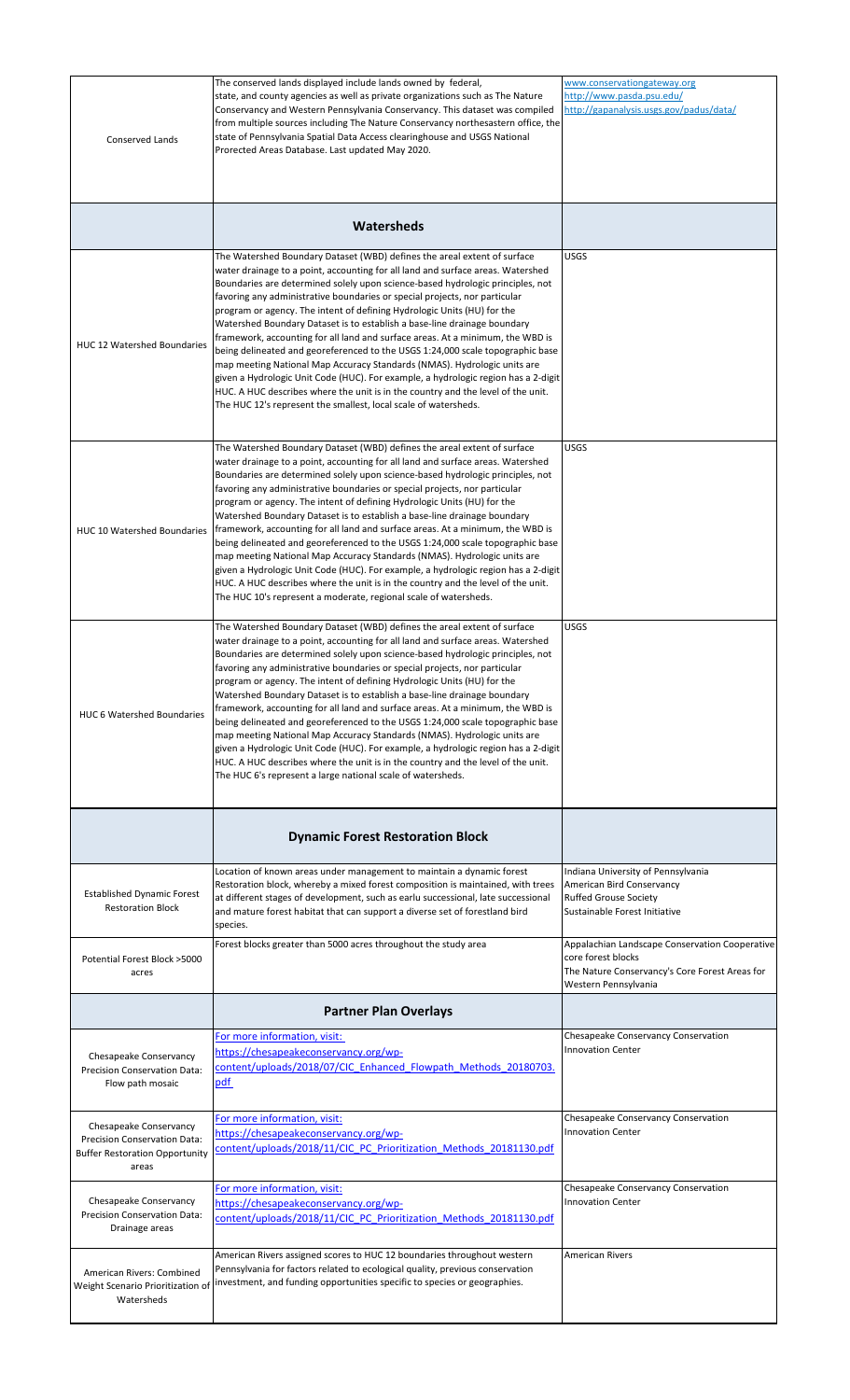| American Bird Conservancy<br><b>Birdscapes</b>                                                                                                                   | A BirdScape typically covers 150,000 to 2.5 million acres. Each one is unique,<br>shaped by local and regional conditions. But some elements are common to<br>nearly all BirdScapes. For example, natural habitats that provide for the needs of<br>priority birds, areas in need of restoration, working lands for people, and<br>protected areas.<br>Regardless of composition, BirdScapes are places where smart land-use leads to<br>successful bird conservation, creating win-win results for both people and birds.                                                                                                                                                                                                                                                                                                                                                                                                                                                                                                                                      | American Bird Conservancy<br>https://abcbirds.org/birds/birdscapes/                           |
|------------------------------------------------------------------------------------------------------------------------------------------------------------------|-----------------------------------------------------------------------------------------------------------------------------------------------------------------------------------------------------------------------------------------------------------------------------------------------------------------------------------------------------------------------------------------------------------------------------------------------------------------------------------------------------------------------------------------------------------------------------------------------------------------------------------------------------------------------------------------------------------------------------------------------------------------------------------------------------------------------------------------------------------------------------------------------------------------------------------------------------------------------------------------------------------------------------------------------------------------|-----------------------------------------------------------------------------------------------|
| American Forest Foundation<br>Northeast Priority Watersheds                                                                                                      | Priority watersheds identified by AFF through a spatial analysis on a watershed<br>basis across the region. It identified lands with distinct natural qualities that will<br>ensure stewardship investments have the greatest long-term impact. This led to<br>the identification of 30 target watersheds - 10 in each of three priority habitat<br>types - with the highest level of family-owned acreage. View the report at the<br>following website: https://www.forestfoundation.org/northeastern-landowners-<br>improve-habitats-release                                                                                                                                                                                                                                                                                                                                                                                                                                                                                                                  | American Forest Foundation<br>https://www.forestfoundation.org/aff-<br>partnerships-northeast |
| Ducks Unlimited: Lower Great<br>Lakes Priority Area                                                                                                              | The Lower Great Lakes Priority Area is one of nine Ducks Unlimited Waterfowl<br>Conservation Regions in the Great Lakes/Atlantic Region. The habitat objectives<br>for the Lower Great Lakes Priority Area are outlined in DU's Great Lakes/Atlantic<br>Region Conservation Strategy (link to attached PDF) under Completing the Cycle<br>Initiative (pg. 10).<br>Completing the Cycle Initiative is primarily focused on meeting the needs of<br>migrating and wintering waterfowl with a secondary emphasis on breeding<br>waterfowl. Priority habitats within the initiative include coastal marshes,<br>nearshore habitats, bays, river mouths, grasslands, and inland forested, shrub-<br>scrub, and emergent wetlands.<br>DU is currently refining their conservation goals for the Northwest Pennsylvania<br>Focus Area within the Lower Great Lakes Priority Area. This planning document<br>will be available by spring 2017.<br>For more detailed information on this layer, the full report is available here: GLAR<br><b>Conservation Plan 2015</b> | <b>Ducks Unlimited</b>                                                                        |
| NFWF Central Appalachia Focal<br>Geographies                                                                                                                     | Focal geographies within the Central Appalchian Program area designated by the<br>National Fish and Wildlife Foundation. These areas offer the best opportunities<br>for projects to improve habitat for forest bird and eastern brook trout<br>populations. Areas were designated by identifying HUC 8 watershed boundaries<br>where there were overlapping priority habitat areas for Golden-winged Warbler,<br>Cerulean Warbler, Wood Thrush and Eastern Brook Trout. HUC 8 watershd's that<br>had a high score for containing important habitat areas for all 4 species were<br>selected and used to create these focal geographies.                                                                                                                                                                                                                                                                                                                                                                                                                        | National Fish and Wildlife Foundation                                                         |
|                                                                                                                                                                  |                                                                                                                                                                                                                                                                                                                                                                                                                                                                                                                                                                                                                                                                                                                                                                                                                                                                                                                                                                                                                                                                 |                                                                                               |
| PA Game Commission Ruffed<br><b>Grouse Priority Areas</b>                                                                                                        | Designated priority areas for Ruffed Grouse conservation. Priorities identified<br>using several critical variables relating to landscape, population connectivity and<br>disease risk. For more information, visiti the project website at:<br>https://www.pgc.pa.gov/Wildlife/WildlifeSpecies/Pages/RuffedGrouse.aspx                                                                                                                                                                                                                                                                                                                                                                                                                                                                                                                                                                                                                                                                                                                                         | Pennsylvania Game Commission                                                                  |
| Western Pennsylvania<br><b>Conservancy Conservation</b><br><b>Blueprint: Aquatics; Global</b><br>Heritage Areas; Priority Forest<br>Patches and Landscape Blocks | For a detailed description on the Western Pennsylvania Conservancy<br>Conservation Blueprint analysis, a detailed summary is available here: Summary<br>of Blueprint Analysis                                                                                                                                                                                                                                                                                                                                                                                                                                                                                                                                                                                                                                                                                                                                                                                                                                                                                   | Western Pennsylvania Conservancy                                                              |
| Western Pennsylvania<br><b>Conservancy Watershed</b><br>Conservation Program: WPC<br>Priority Conservation and<br><b>Restoration Priority Watersheds</b>         | For a detailed description of the Western Pennsylvania Conservancy Watershed<br>Conservation Program, a detailed summary is available here: Summary                                                                                                                                                                                                                                                                                                                                                                                                                                                                                                                                                                                                                                                                                                                                                                                                                                                                                                             | Western Pennsylvania Conservancy                                                              |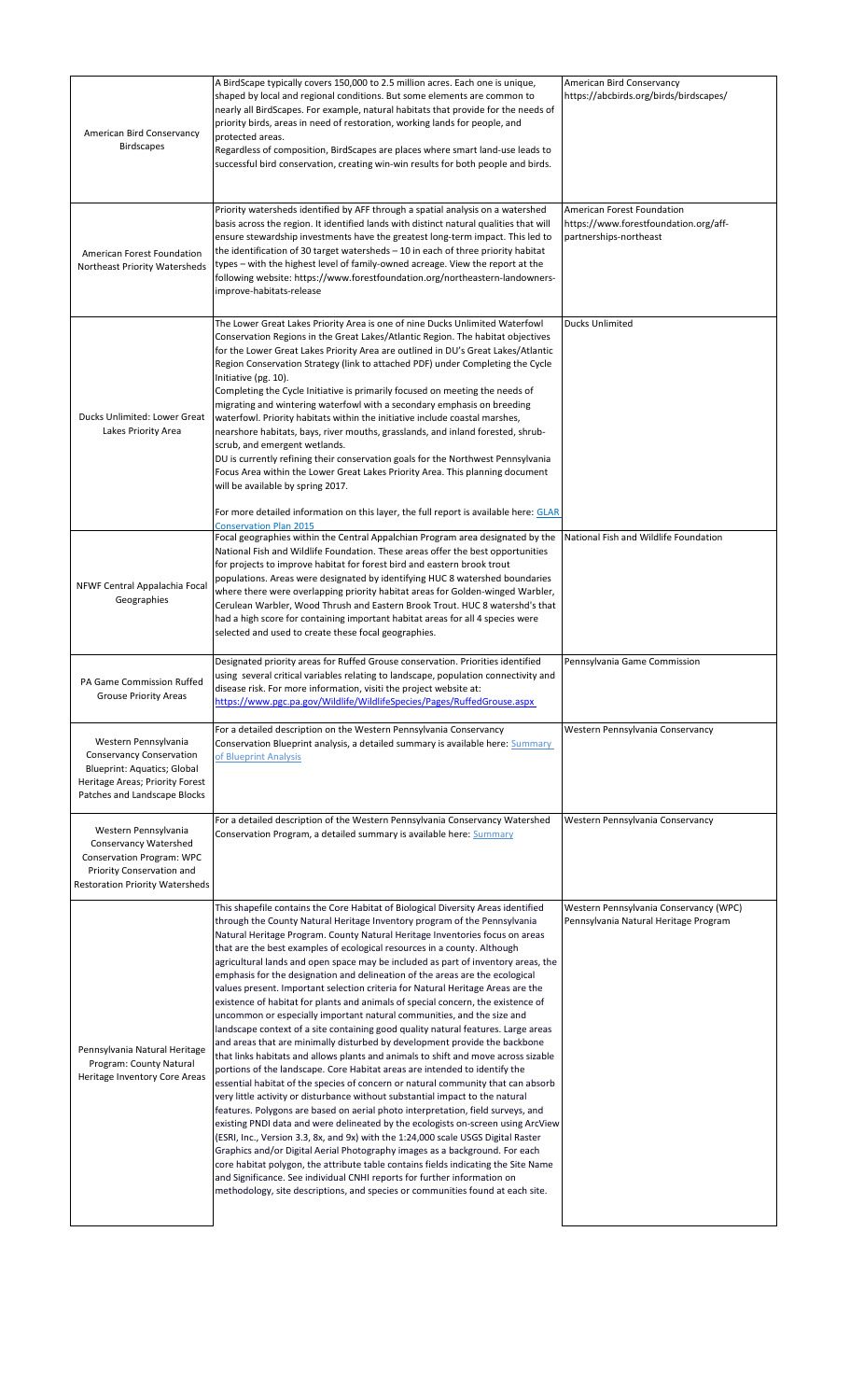| Pennsylvania Natural Heritage<br>Program: County Natural<br>Heritage Inventory Supporting<br>Areas                         | This shapefile contains the Core Habitat of Biological Diversity Areas identified<br>through the County Natural Heritage Inventory program of the Pennsylvania<br>Natural Heritage Program. County Natural Heritage Inventories focus on areas<br>that are the best examples of ecological resources in a county. Although<br>agricultural lands and open space may be included as part of inventory areas, the<br>emphasis for the designation and delineation of the areas are the ecological<br>values present. Important selection criteria for Natural Heritage Areas are the<br>existence of habitat for plants and animals of special concern, the existence of<br>uncommon or especially important natural communities, and the size and<br>landscape context of a site containing good quality natural features. Large areas<br>and areas that are minimally disturbed by development provide the backbone<br>that links habitats and allows plants and animals to shift and move across sizable<br>portions of the landscape. Core Habitat areas are intended to identify the<br>essential habitat of the species of concern or natural community that can absorb<br>very little activity or disturbance without substantial impact to the natural<br>features. Polygons are based on aerial photo interpretation, field surveys, and<br>existing PNDI data and were delineated by the ecologists on-screen using ArcView<br>(ESRI, Inc., Version 3.3, 8x, and 9x) with the 1:24,000 scale USGS Digital Raster<br>Graphics and/or Digital Aerial Photography images as a background. For each<br>core habitat polygon, the attribute table contains fields indicating the Site Name<br>and Significance. See individual CNHI reports for further information on<br>methodology, site descriptions, and species or communities found at each site. | Western Pennsylvania Conservancy (WPC)<br>Pennsylvania Natural Heritage Program                                                                                                                                                                                                                                                                                                                                                                                                                                                                                                                                                                                                  |
|----------------------------------------------------------------------------------------------------------------------------|-------------------------------------------------------------------------------------------------------------------------------------------------------------------------------------------------------------------------------------------------------------------------------------------------------------------------------------------------------------------------------------------------------------------------------------------------------------------------------------------------------------------------------------------------------------------------------------------------------------------------------------------------------------------------------------------------------------------------------------------------------------------------------------------------------------------------------------------------------------------------------------------------------------------------------------------------------------------------------------------------------------------------------------------------------------------------------------------------------------------------------------------------------------------------------------------------------------------------------------------------------------------------------------------------------------------------------------------------------------------------------------------------------------------------------------------------------------------------------------------------------------------------------------------------------------------------------------------------------------------------------------------------------------------------------------------------------------------------------------------------------------------------------------------------------------------------------------------------------------|----------------------------------------------------------------------------------------------------------------------------------------------------------------------------------------------------------------------------------------------------------------------------------------------------------------------------------------------------------------------------------------------------------------------------------------------------------------------------------------------------------------------------------------------------------------------------------------------------------------------------------------------------------------------------------|
| <b>TNC Hemlock Priority Areas</b>                                                                                          | This dataset was created by the High Allegheny Hemlock Conservation<br>Partnership in 2013-2014 to delineate highly important eastern hemlock forests<br>in the High Allegheny Unglaciated Plateau subecoregion that are under threat<br>from hemlock woolly adelgid. These priority Hemlock Conservation Areas contain<br>a significant component of hemlock that has been designated high priority for the<br>ecological and social values that the hemlocks provide, such as water quality<br>protection, old growth forest characteristics and other rare habitat, recreation<br>opportunities, and aesthetic beauty. Metadata for this layer can be found here.                                                                                                                                                                                                                                                                                                                                                                                                                                                                                                                                                                                                                                                                                                                                                                                                                                                                                                                                                                                                                                                                                                                                                                                        |                                                                                                                                                                                                                                                                                                                                                                                                                                                                                                                                                                                                                                                                                  |
| <b>TNC Hemlock Priority Areas</b><br>(Additional description)                                                              | On the website listed in the cell above, there is a link at the bottom titled<br>'Allegheny National Forest" to a reprint of an article written by Ben Moyer for<br>the Pittsburgh Post-Gazette about our High Allegheny effort with the Forest<br>Service that produced the priority hemlock areas shapefile.<br>http://www.nature.org/ourinitiatives/regions/northamerica/unitedstates/pennsy<br>Ivania/our-work/saving-hemlocks-feature-collection.xml<br>Click here to view: S. Johnson, S. Bearer, A. Hille, S. Stout, R. Turcotte. 2016.<br>Eastern Hemlock Conservation: A Collaborative Approach to Prioritization<br>through a Diverse Partnership. Environmental Practice 18:94-105.                                                                                                                                                                                                                                                                                                                                                                                                                                                                                                                                                                                                                                                                                                                                                                                                                                                                                                                                                                                                                                                                                                                                                              |                                                                                                                                                                                                                                                                                                                                                                                                                                                                                                                                                                                                                                                                                  |
| TNC: Pennsylvania Energy<br>Assessment Likely Habitat<br><b>Impacts Energy Development</b><br><b>Risks To Watersheds</b>   | In collaboration with the Western Pennsylvania Conservancy and Audubon<br>Pennsylvania, The Nature Conservancy's Pennsylvania Energy Impacts<br>Assessment forecast likely habitat impacts if current energy development trends<br>continued over the next two decades. With funding from the Richard King Mellon<br>Foundation, the Colcom Foundation, and the William Penn Foundation, this<br>pioneering study helped raise awareness about the surface footprint of Marcellus  The Nature Conservancy, Harrisburg, PA.<br>Shale and wind energy development.<br>This Energy Risks to Watersheds results summarize the potential cumulative risk<br>of energy development within 12-digit hydrologic units of the Appalachian<br>Landscape Conservation Cooperative. The numerical score for each watershed<br>provides an estimate of the cumulative risk to each HUC-12 watershed from all<br>forms of energy development assessed (wind, shale gas, and surface coal mining)<br>Click here for more detailed information on this project.                                                                                                                                                                                                                                                                                                                                                                                                                                                                                                                                                                                                                                                                                                                                                                                                             | Johnson, N., T. Gagnolet, R. Ralls, E. Zimmerman,<br>B. Eichelberger, C. Tracey, G. Kreitler, S. Orndorff,<br>J. Tomlinson, S. Bearer, and S. Sargent. 2010.<br>Pennsylvania Energy Impacts Assessment-<br>Report 1: Marcellus Shale Natural Gas and Wind.<br>http://www.nature.org/media/pa/pa energy ass<br>essment_report.pdf<br>Johnson, N., T. Gagnolet, R. Ralls, J. Stevens.<br>2011. Pennsylvania Energy Impacts Assessment -<br>Report 2: Natural Gas Pipelines. The Nature<br>Conservancy, Harrisburg, PA.<br>http://www.nature.org/ourinitiatives/regions/no<br>rthamerica/unitedstates/pennsylvania/ng-<br>pipelines.pdf                                             |
| TNC: Pennsylvania Energy<br>Assessment Likely Habitat<br><b>Impacts Energy Development</b><br><b>Risks To Forest Cores</b> | In collaboration with the Western Pennsylvania Conservancy and Audubon<br>Pennsylvania, The Nature Conservancy's Pennsylvania Energy Impacts<br>Assessment forecast likely habitat impacts if current energy development trends<br>continued over the next two decades. With funding from the Richard King Mellon<br>Foundation, the Colcom Foundation, and the William Penn Foundation, this<br>pioneering study helped raise awareness about the surface footprint of Marcellus<br>Shale and wind energy development.<br>This Energy Development risks to Forest Cores summarizes the potential<br>cumulative risk of energy development within interior forest patches (forest<br>cores) greater than 500 acres within the Appalachian Landscape Conservation<br>Cooperative. The numerical score provides an estimate of the cumulative risk to<br>each forest core from all forms of energy development assessed (wind, shale gas,<br>and surface coal mining).<br>Forest cores were derived by applying an inverse buffer (-100m) to forest<br>patches to represent the area of contiguous interior forest habitat. Forest<br>patches are defined as areas of contiguous natural cover bound by non-natural<br>edge or linear fragmenting features (roads, railroads, transmission lines, natural<br>gas pipelines). The following land cover types were selected from the 2006<br>National Land Cover Database (NLCD) to define "natural cover": deciduous forest,<br>coniferous forest, mixed [deciduous-coniferous] forest, scrub-shrub, woody<br>wetland, and emergent wetland. Forest patches were delineated based on non-<br>forest edge (from the NLCD) and the following linear fragmenting features:<br>electric transmission lines, natural gas pipelines, railroads and roads.                                                            | Johnson, N., T. Gagnolet, R. Ralls, E. Zimmerman,<br>B. Eichelberger, C. Tracey, G. Kreitler, S. Orndorff,<br>J. Tomlinson, S. Bearer, and S. Sargent. 2010.<br>Pennsylvania Energy Impacts Assessment -<br>Report 1: Marcellus Shale Natural Gas and Wind.<br>The Nature Conservancy, Harrisburg, PA.<br>http://www.nature.org/media/pa/pa_energy_ass<br>essment_report.pdf<br>Johnson, N., T. Gagnolet, R. Ralls, J. Stevens.<br>2011. Pennsylvania Energy Impacts Assessment -<br>Report 2: Natural Gas Pipelines. The Nature<br>Conservancy, Harrisburg, PA.<br>http://www.nature.org/ourinitiatives/regions/no<br>rthamerica/unitedstates/pennsylvania/ng-<br>pipelines.pdf |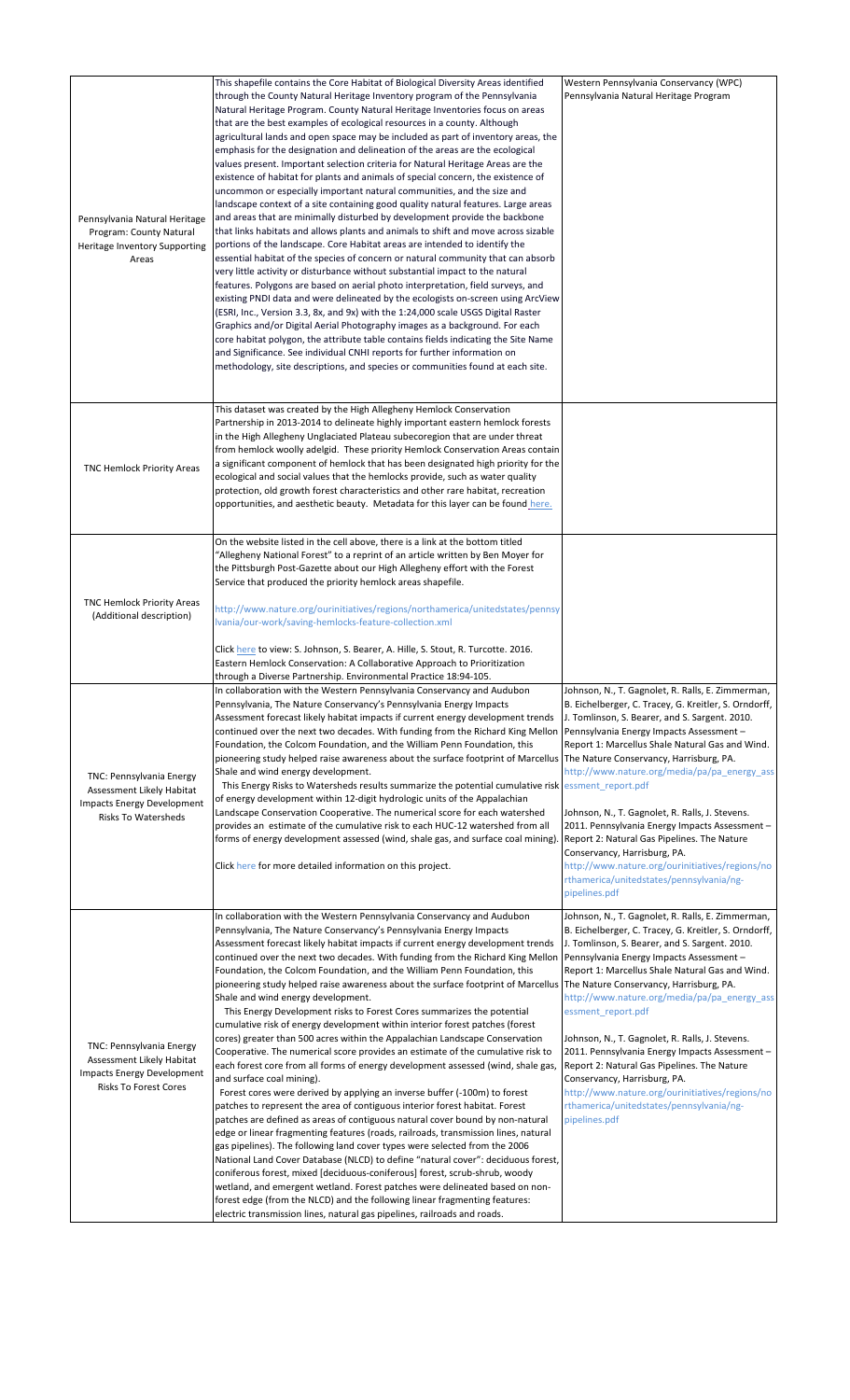|                                     | This dataset displays the areas that have a greater than 90 percent or higher risk                                                                                | o Full citation: Dunscomb, J. K., J. S. Evans, M. P.                                           |
|-------------------------------------|-------------------------------------------------------------------------------------------------------------------------------------------------------------------|------------------------------------------------------------------------------------------------|
|                                     | of wind energy development and areas with less than a 90 percent risk of shale                                                                                    | Strager, and J. M. Kiesecker. 2014. Assessing                                                  |
|                                     | gas energy development.                                                                                                                                           | Future Energy Development across the                                                           |
| TNC: Appalachian Energy Impact      |                                                                                                                                                                   | Appalachian Landscape Conservation                                                             |
| Assessment Projected Wind           | Click here for more detailed information on this project.                                                                                                         | Cooperative. The Nature Conservancy,                                                           |
| Energy Development High             |                                                                                                                                                                   | Charlottesville, VA. Appalachian Landscape                                                     |
| Probabaility of Wind Energy         |                                                                                                                                                                   | Conservation Cooperative Grant #2012-02.2.<br>o Additional resources:                          |
| Development                         |                                                                                                                                                                   | <b>Z TNC's Cool Green Science Blog introducing the</b>                                         |
|                                     |                                                                                                                                                                   | study                                                                                          |
|                                     |                                                                                                                                                                   | 2 Products and Tools including access to full suite                                            |
|                                     |                                                                                                                                                                   | of downloadable data                                                                           |
|                                     | This dataset represents a probability surface (or risk across a gradient) for wind                                                                                | o Full citation: Dunscomb, J. K., J. S. Evans, M. P.                                           |
|                                     | energy development in the Appalachian Landscape Conservation Cooperative.                                                                                         | Strager, and J. M. Kiesecker. 2014. Assessing                                                  |
|                                     | The values range from 0-1, with larger values representing a higher probability of                                                                                | Future Energy Development across the                                                           |
| TNC: Appalachian Energy Impact      | development.                                                                                                                                                      | Appalachian Landscape Conservation                                                             |
| Assessment Projected Wind           | For information go to:                                                                                                                                            | Cooperative. The Nature Conservancy,<br>Charlottesville, VA. Appalachian Landscape             |
| <b>Energy Development Overall</b>   | http://applcc.org/plan-design/gis-planning/gis-tools-resources/assessing-future-                                                                                  | Conservation Cooperative Grant #2012-02.2.                                                     |
| Probabaility of Wind Energy         | energy-development-1/assessing-future-energy-development                                                                                                          | o Additional resources:                                                                        |
| Development                         |                                                                                                                                                                   | <b>Z TNC's Cool Green Science Blog introducing the</b>                                         |
|                                     |                                                                                                                                                                   | study                                                                                          |
|                                     |                                                                                                                                                                   | <b>Z</b> Products and Tools including access to full suite                                     |
|                                     |                                                                                                                                                                   | of downloadable data                                                                           |
|                                     | Audubon designated over 80 Important Bird Areas (IBAs) in Pennsylvania that                                                                                       | National Audubon Society                                                                       |
|                                     | include migratory staging areas, winter roost sites and prime breeding areas for                                                                                  |                                                                                                |
|                                     | song birds, wading birds and other species. By focusing attention on the most                                                                                     |                                                                                                |
|                                     | essential and vulnerable areas, the IBA program helps to promote proactive                                                                                        |                                                                                                |
| National Audubon IBA's:             | habitat conservation, benefiting birds and biodiversity. Audubon Pennsylvania<br>works with a multitude of partners across the Commonwealth to advance the        |                                                                                                |
|                                     | conservation of IBAs.                                                                                                                                             |                                                                                                |
| <b>Important Bird Areas</b>         |                                                                                                                                                                   |                                                                                                |
|                                     | Please go to the following links for more information:                                                                                                            |                                                                                                |
|                                     | http://www.audubon.org/important-bird-areas/state/pennsylvania                                                                                                    |                                                                                                |
|                                     | AND                                                                                                                                                               |                                                                                                |
|                                     | http://web4.audubon.org/bird/iba/criteria.html#P36 3207                                                                                                           |                                                                                                |
|                                     | The Pennsylvania Important Mammal Areas Project was initiated in 2001 to                                                                                          | Natural Lands Trust                                                                            |
|                                     | promote the conservation of mammals by identifying sites or regions that include                                                                                  |                                                                                                |
| PABS Mammal Tech.                   | habitats critical to their survival, and to educate the public about mammals and                                                                                  |                                                                                                |
| Committee: Important Mammal         | their needs. Click here for more information:                                                                                                                     |                                                                                                |
| Areas                               | Link:                                                                                                                                                             |                                                                                                |
|                                     | http://www.pgc.pa.gov/Wildlife/HabitatManagement/Pages/ImportantMammal<br>Areas.aspx                                                                              |                                                                                                |
|                                     |                                                                                                                                                                   |                                                                                                |
|                                     | The golden-winged warbler is a nationally identified target species of the Working NRCS                                                                           |                                                                                                |
|                                     | Lands for Wildlife (WLFW) partnership, a collaborative approach to conserve                                                                                       |                                                                                                |
|                                     | habitat on working lands. Since 2012, WLFW enabled producers to conserve or                                                                                       |                                                                                                |
|                                     | create more than 13,000 acres of early successional habitat through the<br>implementation of science-based habitat guidelines developed especially for the        |                                                                                                |
| NRCS GWWA priority areas            | golden-winged warbler. WLFW provides technical and financial assistance                                                                                           |                                                                                                |
|                                     | through the Environmental Quality Incentives Program (EQIP), which is funded                                                                                      |                                                                                                |
|                                     | through the Farm Bill.                                                                                                                                            |                                                                                                |
|                                     |                                                                                                                                                                   |                                                                                                |
|                                     | https://www.nrcs.usda.gov/wps/portal/nrcs/detailfull/national/programs/?&cid=                                                                                     |                                                                                                |
|                                     | stelprdb1046990                                                                                                                                                   |                                                                                                |
|                                     | NRCS's Cerulean Warbler Appalachian Forestland Enhancement Project will fund                                                                                      | <b>NRCS</b>                                                                                    |
|                                     | private landowners to enhance approximately 7,000 acres of forest habitat on                                                                                      |                                                                                                |
|                                     | private lands for cerulean warblers in Pennsylvania. EQIP funding is available for                                                                                |                                                                                                |
| <b>NRCS CEWA Priority Areas</b>     | conservation practices include herbaceous weed control, tree/shrub<br>establishment and forest stand improvement. Projects located in Cerulean                    |                                                                                                |
|                                     | Warbler Focal Area will receive additional points during the NRCS project ranking                                                                                 |                                                                                                |
|                                     | process for EQIP funding.                                                                                                                                         |                                                                                                |
|                                     |                                                                                                                                                                   |                                                                                                |
|                                     | The Conservation Portfolio borrows its approach from financial planning theory                                                                                    | Trout Unlimited Watershed Patch portfoilio                                                     |
|                                     | by recognizing diverse portfolios can minimize investment losses and maximize                                                                                     | assessment                                                                                     |
|                                     | returns. The Conservation Portfolio takes inventory of the elements of diversity                                                                                  |                                                                                                |
|                                     | within a species' range and identifies essential and missing elements, which, if                                                                                  |                                                                                                |
|                                     | conserved, can help ensure a species' persistence. A diverse Conservation<br>Portfolio for native trout spreads the risk of loss across a variety of habitats and |                                                                                                |
|                                     | populations by including at least some proportion of the life history, habitat, and                                                                               |                                                                                                |
| <b>Trout Unlimited Central Apps</b> | genetic diversity that has allowed these fishes to succeed and persist over time                                                                                  |                                                                                                |
| <b>Conservation Portfolio</b>       | despite disturbances and changes to their environment.                                                                                                            |                                                                                                |
|                                     | Trout Unlimited applied the Conservation Portfolio approach to help identify                                                                                      |                                                                                                |
|                                     | strategic conservation opportunities and evaluate potential projects within the                                                                                   |                                                                                                |
|                                     | range of Eastern brook trout.                                                                                                                                     |                                                                                                |
|                                     | For more information, visit the project website:                                                                                                                  |                                                                                                |
|                                     | https://www.tu.org/science/conservation-planning-and-<br>assessment/conservation-portfolio/                                                                       |                                                                                                |
|                                     |                                                                                                                                                                   |                                                                                                |
|                                     |                                                                                                                                                                   |                                                                                                |
|                                     | <b>Threats Data Group</b>                                                                                                                                         |                                                                                                |
|                                     | Locations of dams. Data provided courtesy of the The Nature Conservancy's                                                                                         | Martin, E.H. and C.D. Apse. 2011. Northeast                                                    |
|                                     | Aquatic Connectivity Project.                                                                                                                                     | Aquatic Connectivity: An assessment of dams on<br>northeastern rivers. The Nature Conservancy, |
|                                     | For the full Aquatic Connectivity report, click here                                                                                                              | Eastern Freshwater Program.                                                                    |
| Dam Locations                       |                                                                                                                                                                   |                                                                                                |
|                                     |                                                                                                                                                                   |                                                                                                |
|                                     |                                                                                                                                                                   |                                                                                                |
|                                     |                                                                                                                                                                   |                                                                                                |
|                                     |                                                                                                                                                                   |                                                                                                |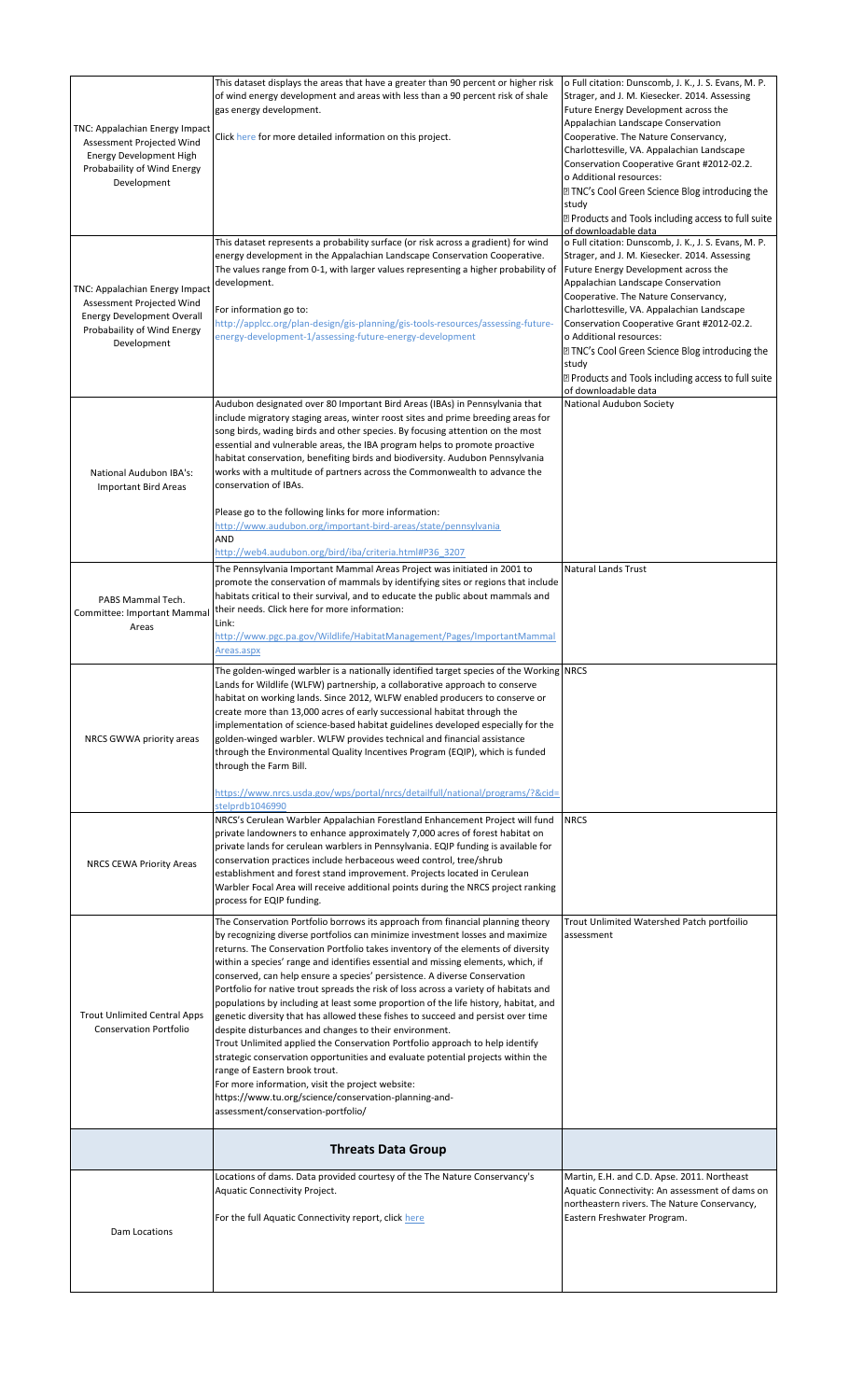| <b>NAACC Fish Passage Barriers</b>                                 | The NAACC will support planning and decision making by providing information<br>about where restoration projects are likely to bring the greatest improvements in<br>aquatic connectivity https://www.streamcontinuity.org/. The NAACC has created<br>a subwatershed prioritization map to help focus survey efforts in the project area,<br>as well as a customizable prioritization tool for use with ArcGIS Desktop.                                                                                                                                                                                                                                                                                                                                                                                                                                                                                                                                                                  | North Atlantic Aquatic Connectivity<br>Collaborative                                                                                                                                                                                                                                                                                                                                                                                                                                                                                                                                                                                                                                                                       |
|--------------------------------------------------------------------|------------------------------------------------------------------------------------------------------------------------------------------------------------------------------------------------------------------------------------------------------------------------------------------------------------------------------------------------------------------------------------------------------------------------------------------------------------------------------------------------------------------------------------------------------------------------------------------------------------------------------------------------------------------------------------------------------------------------------------------------------------------------------------------------------------------------------------------------------------------------------------------------------------------------------------------------------------------------------------------|----------------------------------------------------------------------------------------------------------------------------------------------------------------------------------------------------------------------------------------------------------------------------------------------------------------------------------------------------------------------------------------------------------------------------------------------------------------------------------------------------------------------------------------------------------------------------------------------------------------------------------------------------------------------------------------------------------------------------|
| <b>Acid Drainage Mines</b>                                         | From the PA DEP Mine land inventory, selected all those designated as<br>impacting water resources.                                                                                                                                                                                                                                                                                                                                                                                                                                                                                                                                                                                                                                                                                                                                                                                                                                                                                      | PA Depertment of Environmental Protection<br>data on Mine locations                                                                                                                                                                                                                                                                                                                                                                                                                                                                                                                                                                                                                                                        |
| Coal and Industrial Mine<br>Locations                              | Used available data on coal and industrial mining activity locations. Selected<br>those with status of active, inactive and abandoned. Did not select data showing<br>locations where no activity ended up occurring, or where restoration was listed as<br>"Complete".<br>The data that were points were buffered by 30 meters.                                                                                                                                                                                                                                                                                                                                                                                                                                                                                                                                                                                                                                                         | PA Depertment of Environmental Protection data<br>on Abandoned Mine Land Problem Areas<br>Coal Mine Operations<br>Coal Pillar Locations (Mining)<br><b>Industrial Mineral Mining Operations</b><br>Exisitng Clean up efforts - coal refuse, deep mine,<br>drainage<br><b>Active Underground Permit Areas</b><br>Anthracite Coal Mine permit boundary<br>Anthracite Coal Mine refuse area<br>Bituminous Coal Mine permit boundary<br>Bituminous Coal Mine refuse area                                                                                                                                                                                                                                                       |
| Projected Shale Gas Energy<br>Development Area for<br>Conservation | Used PA Natural Heritage Program shale gas predictive model to identify areas<br>where land conservation can best be used to protect critical habitat from the<br>disturbances associated with shale gas extraction. The data layer does not cover<br>the whole study area, with all of Fulton and Huntingdon county not included in<br>the analysis. As well as portions of Bedord, Blair, Centre and Clinton. To identify<br>the priority areas for conservation in key habitat areas where shale gas work is<br>predicted to take place, selected the top 1/3 highest scoring values using a<br>natural breaks on 3 classes.                                                                                                                                                                                                                                                                                                                                                          | PA NaturalHeritage Program Shale Gas<br>Predictive Model                                                                                                                                                                                                                                                                                                                                                                                                                                                                                                                                                                                                                                                                   |
| <b>Existing Energy Development</b><br>Area for Restoration         | Identified existing disturbances from energy development by combining available<br>data on locations where energy development infrastructure exists. The most<br>comprehensive data available are for oil and natural gas development.<br>From non-attaining streams, selected those related to Petroleum Industry<br>Activies as the cause.<br>All road segments within 30 m of any of these existing energy development<br>locations selected and buffered by 30 m.                                                                                                                                                                                                                                                                                                                                                                                                                                                                                                                    | PA DEP data on unplugged conservation wells<br>(underground storage of solutions);<br>encroachments; - bridges, culverts, intake<br>pipelines; Oil and Gas pad locations; Coal Pillar<br>locations supporting surface oil and gas;<br>Petroleum Storage Tank locations<br>Abandoned Oil and Gas Mine Recycling Project<br>location; Water Withdrawl point for fracture of<br>marcellus shale;<br>PA Bureau of Forestry Shale Gas monitoring<br>report; USGS - Gas producing wells Marcellus;<br>USGS - Gas producing wells Utica;<br>USGS - Gas producing wells Appalachian<br>Devonian; PA DEP Integrated List Non Attaining<br>Streams; Penn State Unpaved Roads; PA DOT                                                 |
| <b>Existing Development (All Types)</b>                            | Selected all developed landcover types.                                                                                                                                                                                                                                                                                                                                                                                                                                                                                                                                                                                                                                                                                                                                                                                                                                                                                                                                                  | <b>TNC Landcover</b>                                                                                                                                                                                                                                                                                                                                                                                                                                                                                                                                                                                                                                                                                                       |
| Predicted Future Urban<br>Development by 2060 (All Types)          | The Nature Conservancy used used future development predictions created by<br>the Land Transformation Model (LTM) Version 3 developed by the Human-<br>Environment Modeling and Analysis Laboratory at Purdue (Tayyebi et al 2013) to<br>help inform the Condition of Northeast and Terrestrial and Aquatic Habitats: A<br>Geospatial Analysis and Tool Set by The Nature Conservancy (TNC). In the<br>development predictions model the quantity of urban growth at county and<br>place (i.e. city) scales is simulated using population, urban density, and nearest<br>neighbor dependent attributes. Future urban landcover is meant to serve as an<br>example of one possible scenario of urban expansion. Future land use predictions<br>were created in five year increments from 2010 to 2060 and used NLCD 2001<br>version 2 as the basis for projections.<br>More information on the Land Transformation Model can be found here:<br>http://ltm.agriculture.purdue.edu/usgs.htm | Tayyebi, Amin, Burak K. Pekin, Bryan C.<br>Pijanowski, James D. Plourde, Jarrod S. Doucette,<br>and David Braun. 2012. Hierarchical modeling of<br>urban growth across the conterminous USA:<br>developing meso-scale quantity drivers for the<br>Land Transformation Model, Journal of Land Use<br>Science.<br>TNC Condition of the Northeast Terrestrial and<br><b>Aquatic Habitats:</b><br>• Anderson, M.G., M. Clark, C.E. Ferree, A. Jospe,<br>and A. Olivero Sheldon. 2013. Condition of the<br>Northeast Terrestrial and Aquatic Habitats: a<br>geospatial analysis and tool set. The Nature<br>Conservancy, Eastern Conservation Science,<br>Eastern Regional Office. Boston, MA.<br>httn://nature.ly/GeoCondition |
| Incompatible Agriculture near<br><b>Polluted Streams</b>           | Used TNC Landcover data to identify agricultural areas within 100 ft of a stream<br>that has a Total Maximum Daily Load issue with nutrient levels or is listed as a<br>Non Attaining stream with a cause being listed as agriculture.                                                                                                                                                                                                                                                                                                                                                                                                                                                                                                                                                                                                                                                                                                                                                   | TNC NE Habitat Classification data for ag fields;<br>USGS Streams TMDL rating below ag fields; PA<br>DEP Integrated List Non Attaining Streams                                                                                                                                                                                                                                                                                                                                                                                                                                                                                                                                                                             |
| Non Forested Stream Bank                                           | Identified non forested landcover types within 30 meters of streams.                                                                                                                                                                                                                                                                                                                                                                                                                                                                                                                                                                                                                                                                                                                                                                                                                                                                                                                     | TNC Landcover; TNC Aquatic Connectivity project<br>flowlines                                                                                                                                                                                                                                                                                                                                                                                                                                                                                                                                                                                                                                                               |
| <b>Polluted Stream</b>                                             | All PA Department of Environmental Protection non-attaining streams and USGS<br>streams that exceed Total Maximum Daily Load for minerals and pollutants.                                                                                                                                                                                                                                                                                                                                                                                                                                                                                                                                                                                                                                                                                                                                                                                                                                | USGS TMDL<br>PA DEP non attaining streams                                                                                                                                                                                                                                                                                                                                                                                                                                                                                                                                                                                                                                                                                  |
| Point Pollution Source near<br>Stream                              | Used PA Department of Environmental Protection Point source pollution areas                                                                                                                                                                                                                                                                                                                                                                                                                                                                                                                                                                                                                                                                                                                                                                                                                                                                                                              | Commercial Hazardous Waste<br>Captive Hazardous Waste Operations<br>Illigeal Dumps<br>Land Recycling Cleanup Locations<br>Hazardous Liquids Storage Tanks<br>Wastewater Treatment plant - discharge point<br>into stream<br><b>Chemical Production Sites</b>                                                                                                                                                                                                                                                                                                                                                                                                                                                               |
| Road Segment Too Close To<br>Stream                                | Identified road segments within 300 feet of streams.                                                                                                                                                                                                                                                                                                                                                                                                                                                                                                                                                                                                                                                                                                                                                                                                                                                                                                                                     | Penn State unpaved roads, PA DOT roads;<br>TNC Aquatic Connecivity Project flowlines.                                                                                                                                                                                                                                                                                                                                                                                                                                                                                                                                                                                                                                      |